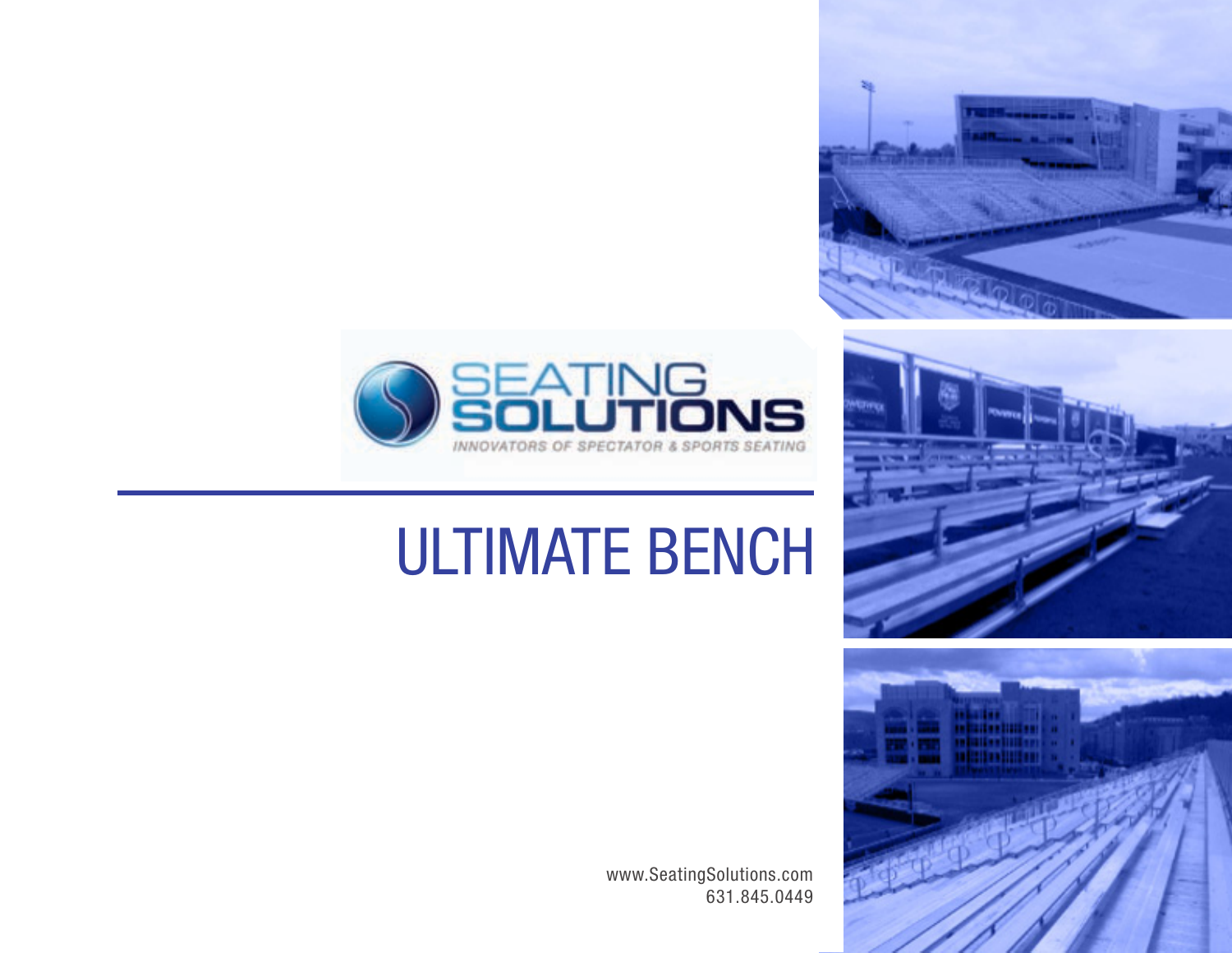





## RENT THE SEATING YOU *WANT*, NOT WHAT OTHER COMPANIES HAVE.

If you're looking for a cost effective general admission seating area then our "safety code compliant" Ultimate Bench seating is your solution! We have designed two versions of this Ultimate system, "Ultimate 24" and "Ultimate 30".

Our 24" tread depth system is the typical industry standard for bleachers. This is certainly the way to "pack-em-in!" Other systems offer only an 8" rise per row. Our 9 1/2" rise per row allows for greater sightlines to the field of play.



www.SeatingSolutions.com 631.845.0449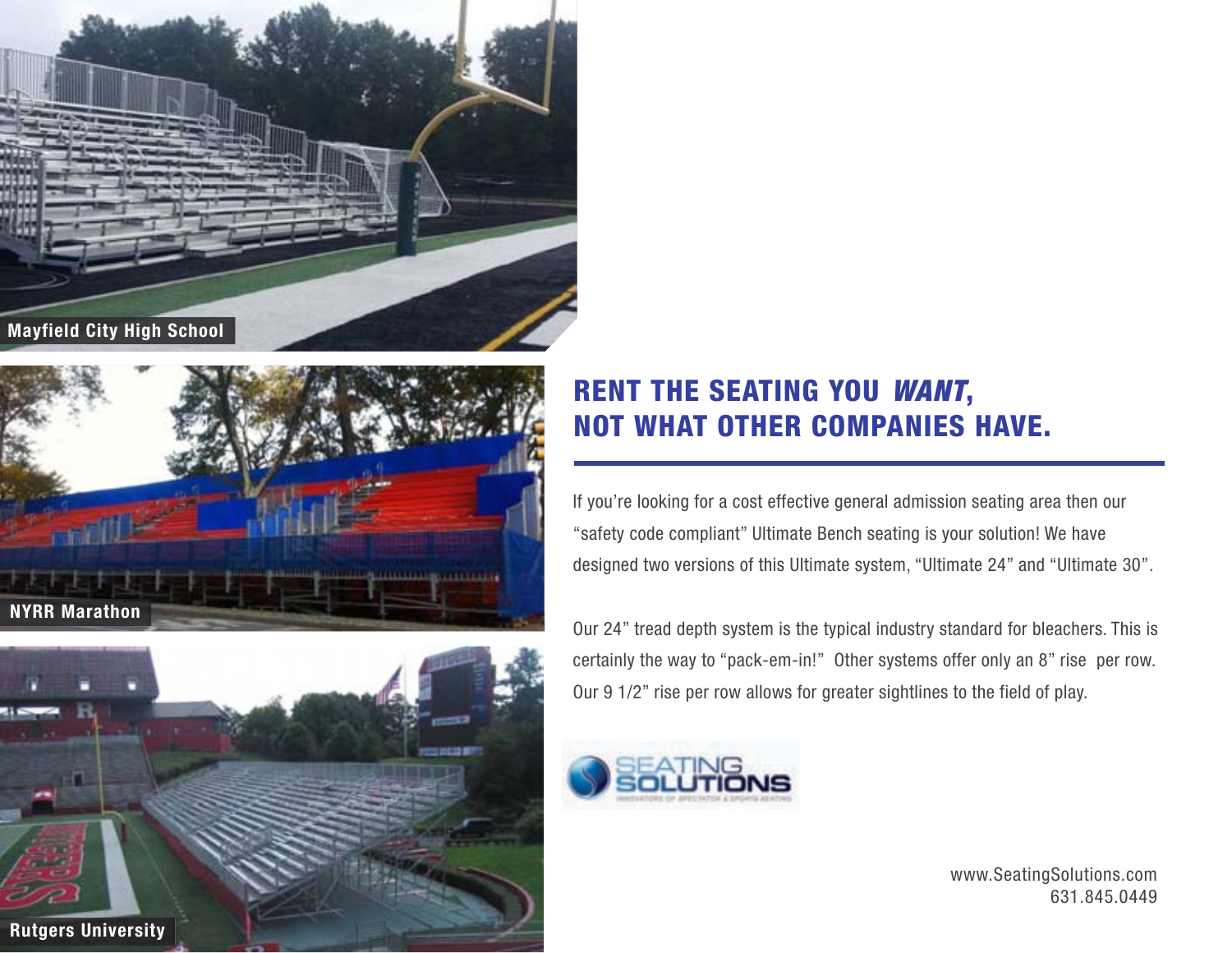## OPTIONS FOR ANY VENUE OR EVENT.

Have extra space and want more comfort? Try our 30" tread depth Ultimate system with increased leg room and additional safety in the extra row space. This version can be built with a 6" or 12" elevation change per row.

The "Ultimate 24" and "Ultimate 30" is your Ultimate Seating Solution!



www.SeatingSolutions.com 631.845.0449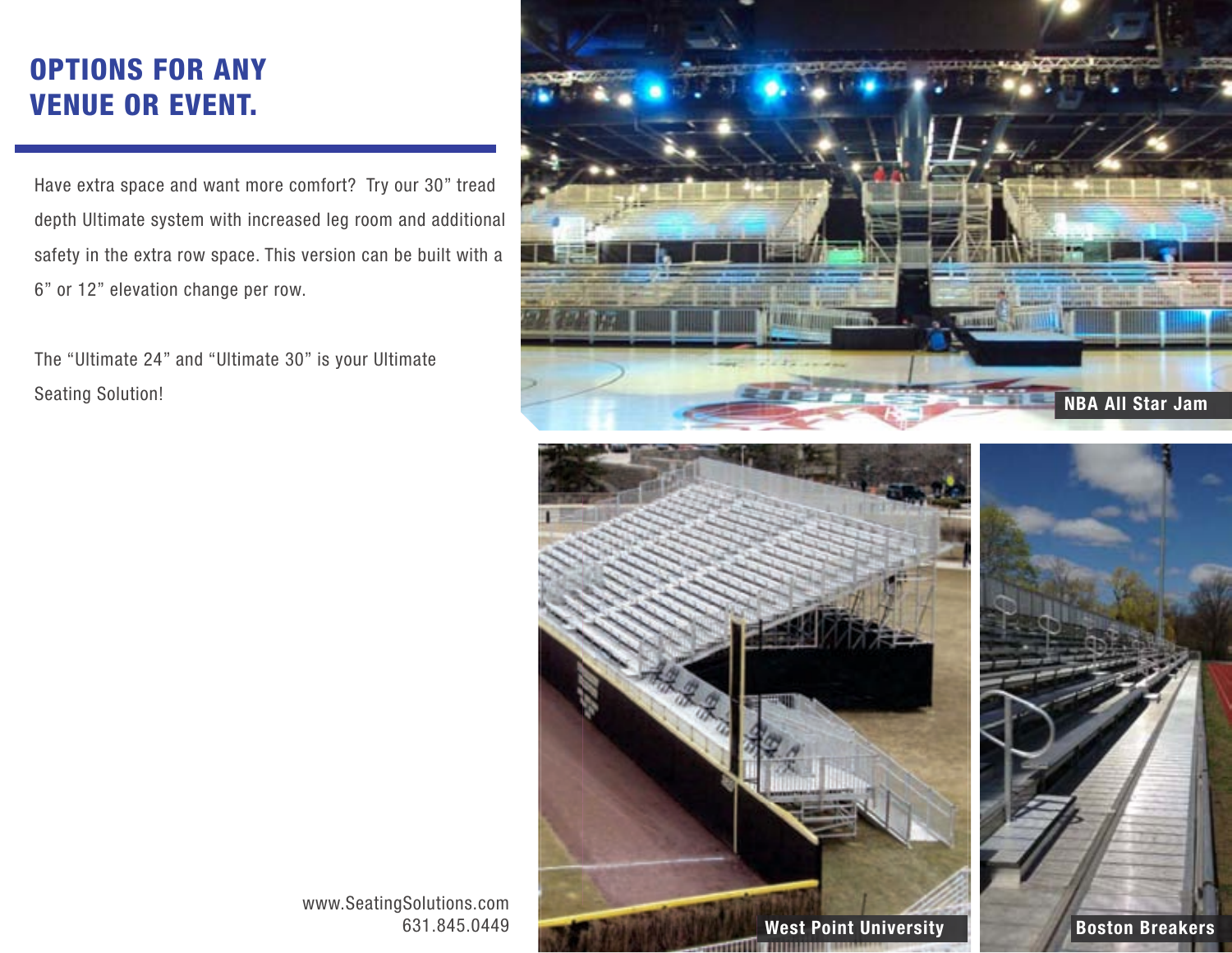





Seating Solutions is the manufacturer of our own innovative product providing you with the unique advantage of custom designing your own seating system TO RENT! Unfortunately, we can't solve all your seating problems in this introduction. That would require a phone call. But we want to hear from you! We enjoy working with clients to come up with creative solutions for their unique seating situations. No phone call is wasted! We will work around the clock for you, whether you decide to work with us today, or five years from now, we guarantee to have a solution for you!

> www.SeatingSolutions.com 631.845.0449